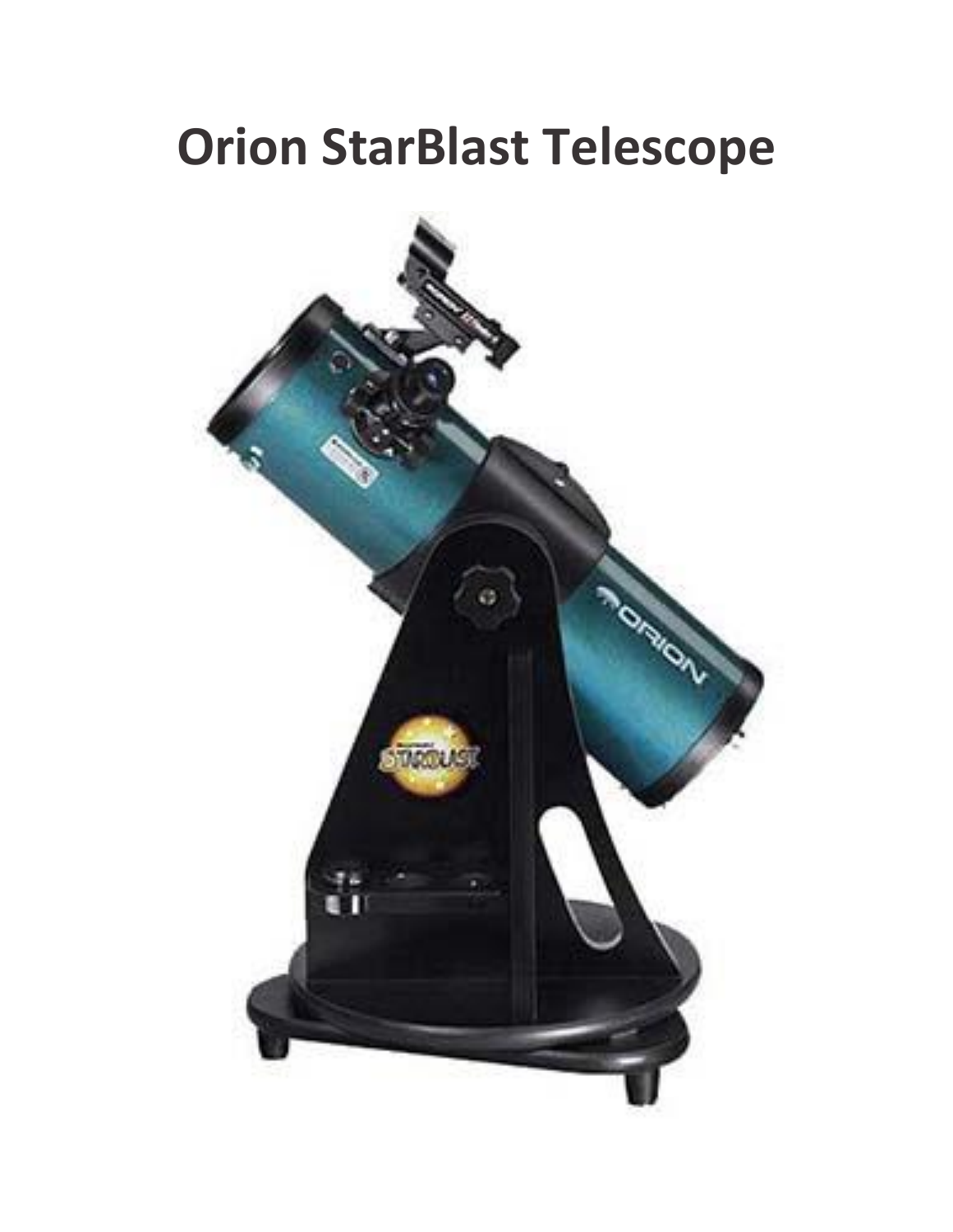## **Beals Library Telescope Policy**

### **About the Telescope**

The library has an Orion StarBlast Telescope available for Winchendon residents to borrow. To borrow this item, the patron must have a CWMARS library card in good standing. The telescope was donated to the library by the Aldrich Astronomical Society.

The Telescope can be reserved in one of three ways: by coming in, by calling, or by emailing the library. Library staff are available to answer any questions you may have about the telescope.

#### **Loan Rules and Duration**

- $\bullet$  1 week (7 day) loan NO RENEWAL.
- One use per household per 30 days.
- Borrowers must be 18+.
- Please return the item to Beals Circulation Desk ONLY. **DO NOT** return the item to the Book Drop.
- Late Fees are \$5 a day for each day the Telescope is kept over the 7-day loan period. A replacement fee of \$405 will be charged to the patron one week after the loan period expires.
- To borrow the telescope, the patron must provide a valid photo ID and their own CWMARS library card.
- Children must be supervised while using the telescope.
- The patron is not permitted to lend the telescope to anyone while the telescope is in their possession. The telescope is the responsibility of the borrowing patron during the time it is checked out to them.
- Please store the telescope indoors and in its carrying case when not in use. Do not leave the item in your car.

### *Replacement Costs:*

Telescope, finder, lens, eyepiece & SH: \$300 Laminated User Guide (each): \$16 Pouch: \$10 Starry Night DVD: \$25 Headlamp: \$17 **Full Replacement Cost: \$405**

### **Disclaimer**

**DO NOT** look at the sun while using the telescope. Doing this can blind the user. The library is not responsible for any damages a

Carrying Case: \$8 Pillows: \$7 Dedication Plaque: \$10

patron inflicts upon themselves or the telescope.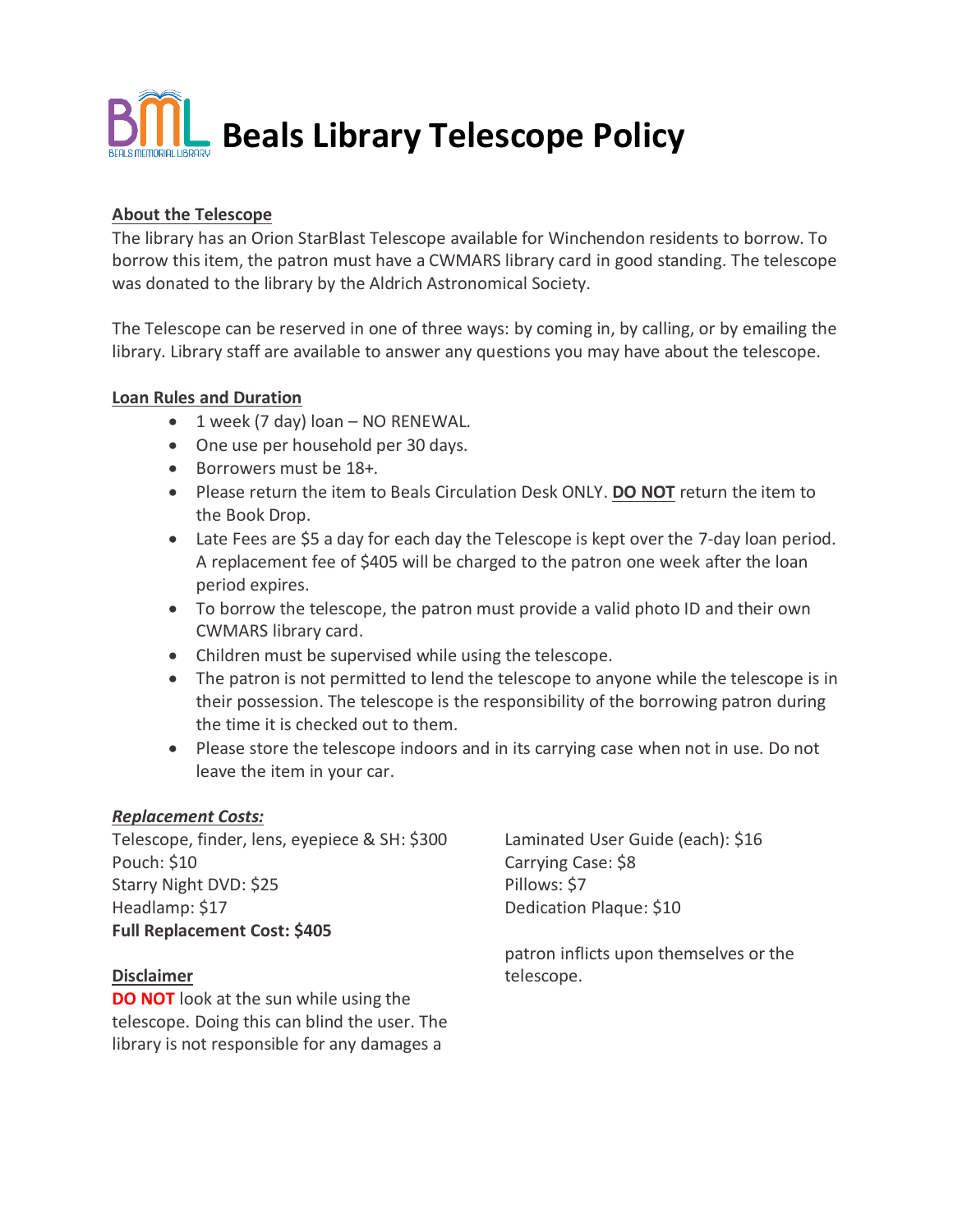# **Beals Library Telescope Borrower Form**

| DATE:                      |  | 20                    |  |
|----------------------------|--|-----------------------|--|
| <b>Borrower's Name</b>     |  |                       |  |
| <b>Library Card Number</b> |  |                       |  |
| <b>Reservation date</b>    |  | <b>Check out date</b> |  |
| Due date                   |  | <b>Check in date</b>  |  |

### **Check Out Check List:**

Please check that the patron has the following before checking out:

| Telescope                  |                              | Lens Pen                 |
|----------------------------|------------------------------|--------------------------|
| <b>Transportation Tote</b> |                              | Night Sky Booklet        |
| 3 Pillows                  |                              | <b>Starry Night DVD</b>  |
|                            | <b>Laminated User Manual</b> | <b>EZ Finder</b>         |
| Head Lamp                  |                              | 2 Constellation Booklets |
| Pouch                      |                              |                          |

### **Check in Check List:**

| <b>Item Return Date:</b>   |                  | <b>Library Staff Initials:</b> |  |
|----------------------------|------------------|--------------------------------|--|
| Was the Telescope Overdue? | <b>Yes</b><br>No | If yes, how many days?         |  |

### **Please fill out the chart below.**

*Please Note: All items must be returned in Good Working Condition.* 

*If an item is overdue, missing or damaged the patron is responsible for all costs. Label Item the following: R: Return M: Missing D: Damaged*

| Telescope                  | Lens Pen                 |
|----------------------------|--------------------------|
| <b>Transportation Tote</b> | Night Sky Booklet        |
| 3 Pillows                  | <b>Starry Night DVD</b>  |
| Laminated User Manual      | EZ Finder                |
| Head Lamp                  | 2 Constellation Booklets |
| Pouch                      |                          |